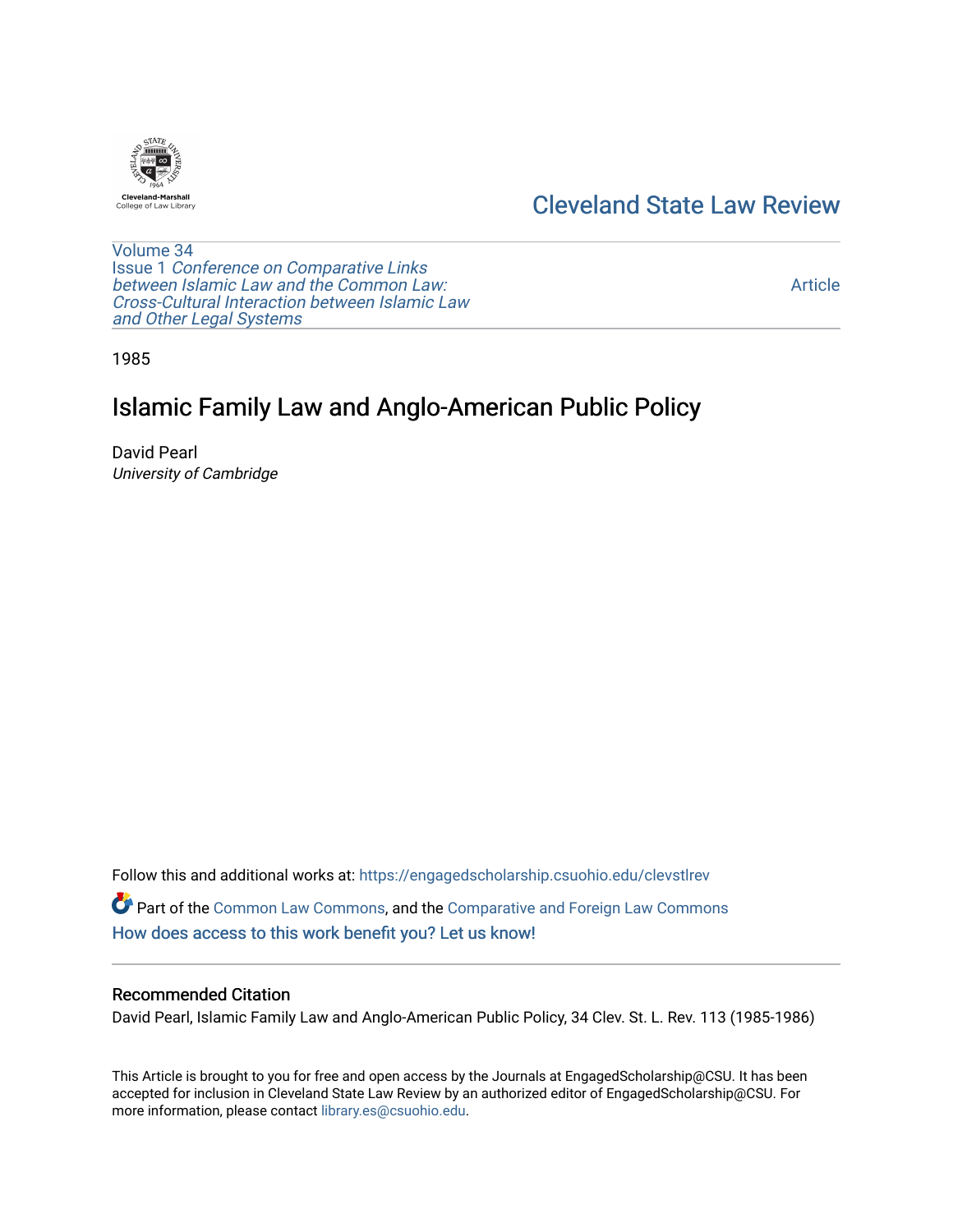## **CROSS-CULTURAL INTERACTION BETWEEN** ISLAMIC LAW **AND** OTHER **LEGAL SYSTEMS**

## ISLAMIC FAMILY LAW AND ANGLO-AMERICAN PUBLIC POLICY

### DAVID PEARL\*

| I. INTRODUCTION $\ldots \ldots \ldots \ldots \ldots \ldots \ldots \ldots \ldots \ldots \ldots \ldots \ldots$ 113 |  |
|------------------------------------------------------------------------------------------------------------------|--|
|                                                                                                                  |  |
|                                                                                                                  |  |
|                                                                                                                  |  |
|                                                                                                                  |  |
|                                                                                                                  |  |
|                                                                                                                  |  |
|                                                                                                                  |  |

#### I. **INTRODUCTION**

This Article discusses the response of the English judiciary and legis- $\mathbf 1$  lature to the differing expectations and norms of the Muslim community living in its midst. Although the emphasis is necessarily on the English experience, it is hoped that the problems and the reactions will have echoes on the other side of the Atlantic. England, perhaps more than the United States, enjoys an ecclesiastical entrenchment in historical terms. Little of this experience however should be left in the ongoing day to day reality of the administration of family law. This Article proposes that pluralism and diversity must be a central theme of modern English family law, as much perhaps as it is for American family law. The cases discussed herein will make apparent that this theme is not always the stated position of English judicial reasoning. One major area in which expectations and norms of the Muslim community clash with the host society is the issue of polygamy.

#### II. POLYGAMY

An English Court of Appeal decision, *Hussain v. Hussain,1* arose out of a petition **by** the wife for a decree ofjudicial separation. The marriage was solemnized in Pakistan according to the Muslim law of that country. The

**<sup>\*</sup> M.A., L.L.M.,** Ph.D., **University of Cambridge.**

**<sup>1</sup>[1982] 3 All E.R. 369.**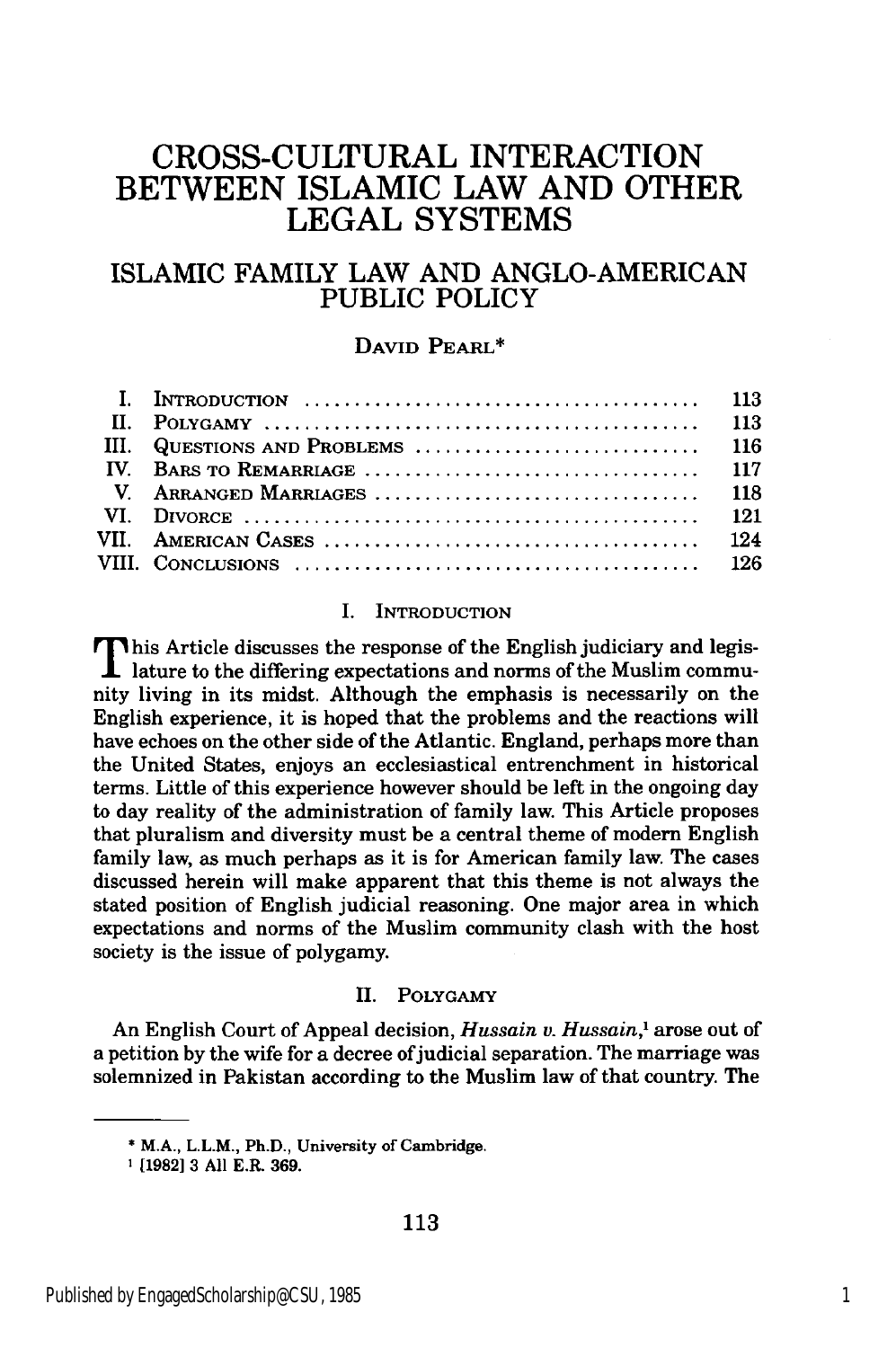[Vol. 34:113

husband, of Pakistani origin, had acquired a domicile of choice in England: the wife, at the time of the marriage, was domiciled in Pakistan. Referring the court to section **11(d)** of the Matrimonial Causes Act of 1973, the husband answered the wife's separation petition by challenging the jurisdiction of the court to entertain the petition because, he alleged, the marriage was void from its inception. The Act states:

A marriage celebrated after 31st July 1971 shall be void on the following grounds only, that is to say  $\ldots$  (d) in the case of a polygamous marriage entered into outside England and Wales, that either party was at the time of the marriage domiciled in England and Wales.

For the purposes of paragraph *(d)* of this subsection a marriage may be polygamous although at its inception neither party has any spouse additional to the other.2

Believing that this section of the Act codified the common law rule,<sup>3</sup> academics and lawyers have perceived section  $11(d)$  as preventing an English domicilary from contracting a potentially or actually polygamous marriage. Ormrod, L.J. speaking on behalf of the court in *Hussain,* has taken a different view of the law by accepting the argument submitted by the wife's counsel. Questioning the legislature's bias against polygamy, Ormrod, L.J. stated: "[I]t is difficult to conceive any reason why Parliament, in an increasingly pluralistic society, should have thought it necessary to prohibit persons whose religious or cultural traditions accept polygamy from marrying in their own manner abroad simply because they are domiciled in England and Wales."4

Ormrod, L.J. proceeded to contend that a marriage is not caught by section  $11(d)$  of the Matrimonial Causes Act if it is not actually polygamous at its inception, and is incapable of actually becoming polygamous by virtue of the personal laws of the parties at the time it was entered into.

On the facts of *Hussain,* the husband was incapable of contracting a valid marriage while already married.5 The wife, who was domiciled in Pakistan at the time of the marriage, could not marry another man while married to her husband under the laws of Pakistan. Thus, the marriage

<sup>2</sup>Matrimonial Causes Act, 1973, ch. 18, § **11.**

*<sup>3</sup> See* R(G)3/75 (an insurance case); Zahra v. Islamabad, [1979-801 Imm.A.R. 48; Morris v. Morris, (unreported) 22 April 1980 (cited in Bradley, *Duress and Arranged Marriages, 46* MOD. L. REv. 499, **503** (1983); Nabi v. Heaton, [1981] 1 W.L.R. 1052. *See also* The Law Commission and Scottish Law Commission Working Paper, *Polygamous Marriages* (PWP., No. 83)(1982), cited in Bradley, *supra,* at 503; and the Scottish Law Commission C.M. 56 (1982)[hereinafter cited as W.P. 83 and C.M. 56].

<sup>4</sup> Ormrod, L.J., giving the judgment of the Court of Appeal in *Hussain,* 3 All E. R. at 372.

**<sup>5</sup>** *See* Matrimonial Causes Act, 1973, ch. 18, § **11(b).** The Act states: "A marriage... shall be void  $\dots$  (b) that at the time of the marraige either party was already lawfully married . . . ."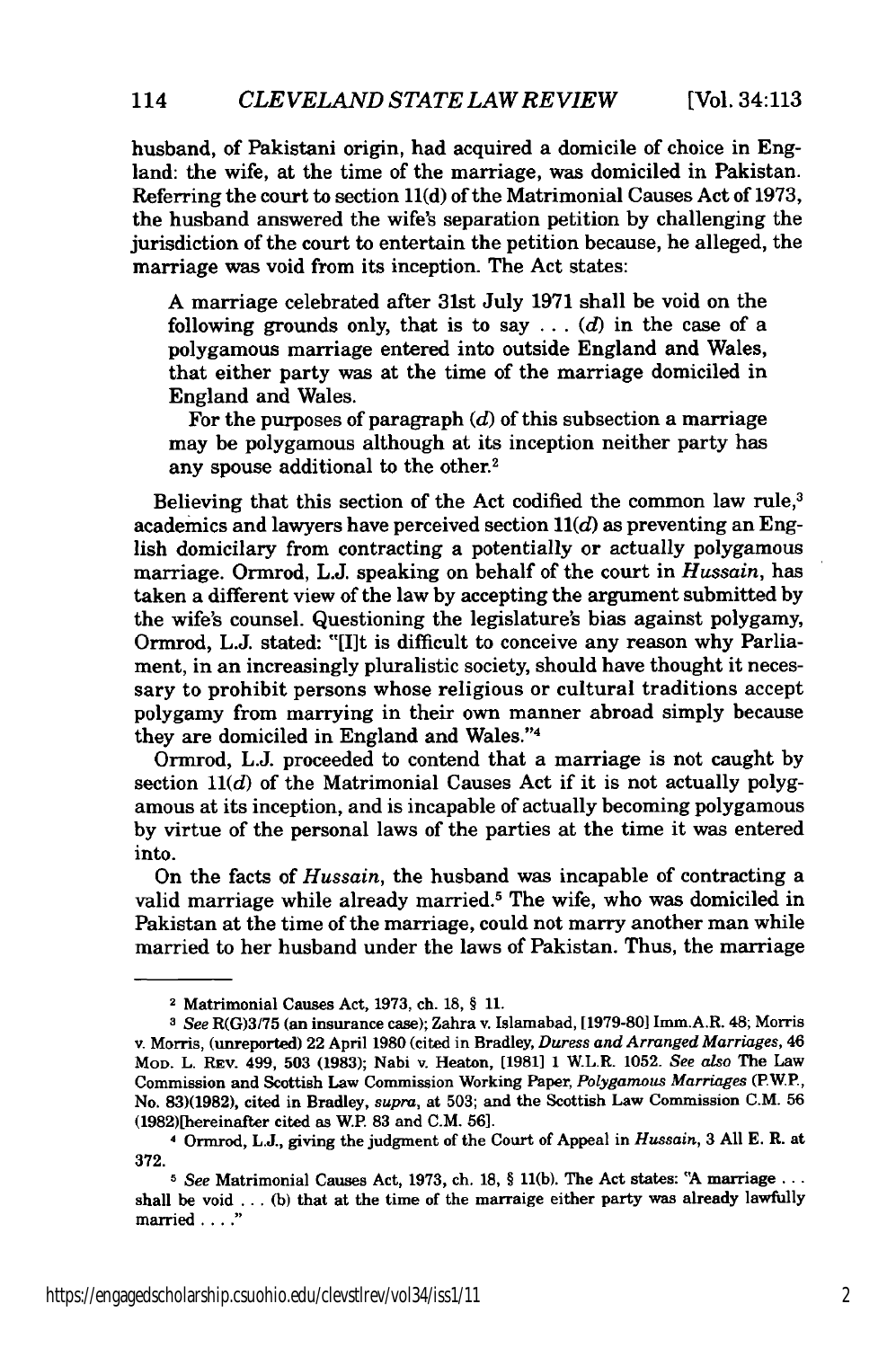was not polygamous at its inception and was valid under English law. The petition of the wife was restored to the list for a pronouncement of a decree of judicial separation.

*Hussain* is cited in the context of this paper because it is clear that the court was heavily influenced by public policy considerations. The judge stated at the end of his opinion that the consequences of adopting the argument advanced by the husband would have "widespread and profound" repercussions on the Muslim community in England.<sup>6</sup>

What is the policy consideration explicit from this judgment? Of paramount importance is the significance of domicile; respect for Muslim law or Muslim cultural values plays a smaller role. If the marriage actually had been polygamous, it would have been held void; likewise, if the wife had been domiciled in England and the husband domiciled in Pakistan, again the marriage would have been void. The Law Commissions have pointed out that the practical effect of the Court of Appeal decision in *Hussain* has been to interpret English legislation in such a manner that certain marriages contracted outside England are void when the woman is domiciled in England, whereas the very same marriage is treated as valid when it is the man who is domiciled in England. The policy factor underlying the decision was to "preserve the principle of monogamy for persons domiciled in [England]."7 The practical effect is to produce a discriminatory situation. In any event, it may be queried: Why the concern for preserving this principle?

The Law Commissions have recommended repealing the potentially polygamous marriage concept. They believe, however, that the law should continue to prohibit English domiciliaries from contracting actually polygamous marriages. Even polygamous marriages that are valid because the persons concerned were domiciled in a country such as Pakistan, where marriages of this type are permissible, are given only restricted recognition. A clear example of this is evident upon studying the impact of polygamous marriages on social security benefits.

Consider the hypothetical case of a Pakistani national and domiciliary who many years ago married a woman in that country under Muslim law. Subsequently he married a second wife. This second marriage is actually polygamous. The husband did not divorce his first wife because of the social and cultural inhibitions which prevented him from doing so. He later emigrated to the United Kingdom where he took up employment, paying compulsory national insurance contributions.

Upon the husband's death, neither wife is entitled to claim the state widow's pension. This may be justified if both spouses remained in Pakistan, but why should the position be the same if the husband came to the United Kingdom with his second wife who lived with him as his sole wife? What possible policy factor prevents the payment of a widow's bene-

*<sup>6</sup>Hussain,* 3 **All** E.R. at **372.**

**<sup>7</sup>** *Id.*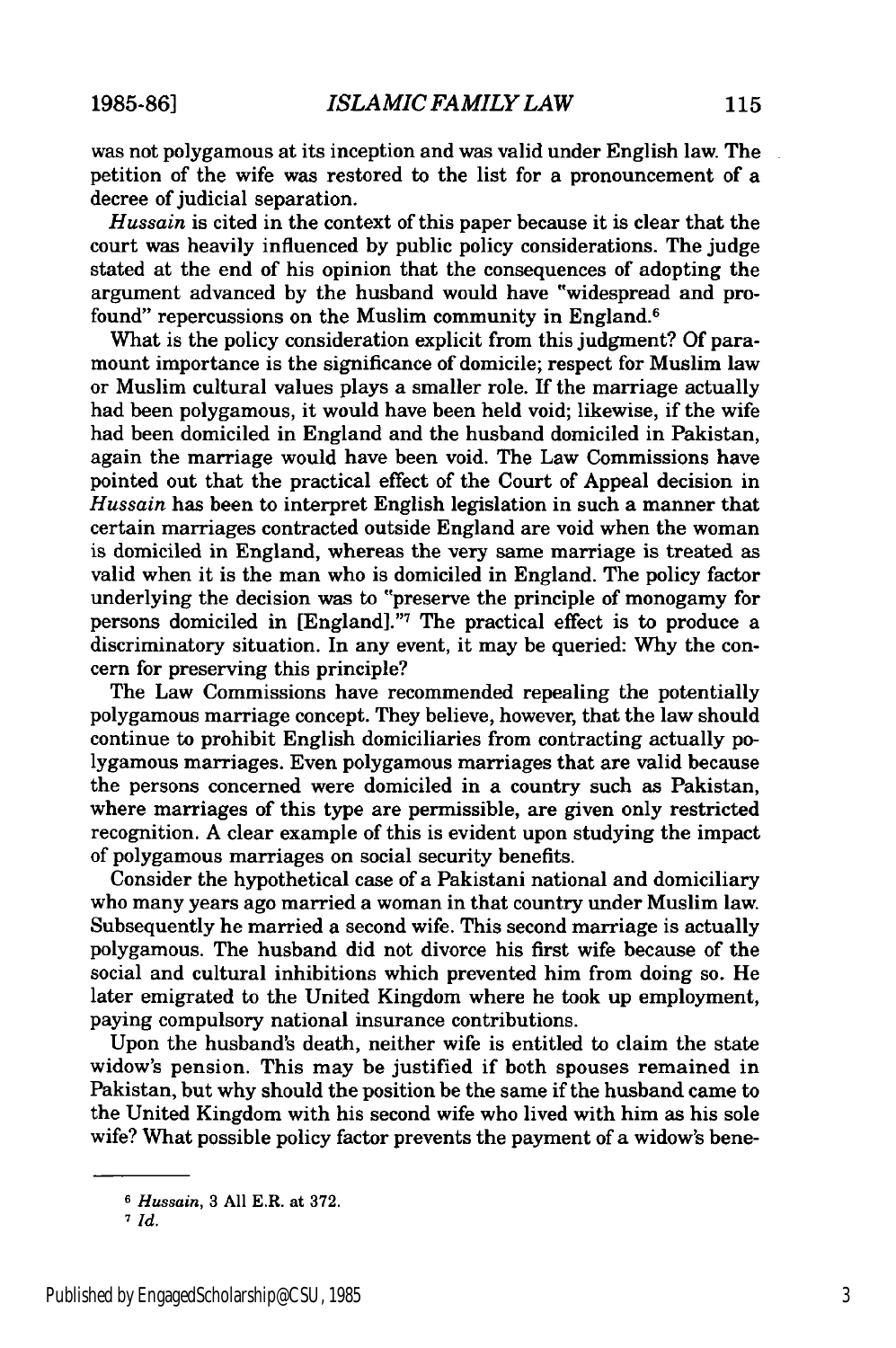[Vol. 34:113

fit to this person? Although the husband has paid the compulsory contributions and the first wife is living and has always lived out of the United Kingdom, the second wife's status cannot be remedied since the regulations insist on marriages which are monogamous.8

While issues involving polygamy may arise only rarely in the United Kingdom, such issues appear to have occupied the time of the Law Commissions on a number of occasions.9 Nevertheless, polygamous marriages raise issues that illustrate the strains inherent in policy. Marriages contracted in Muslim form are potentially polygamous, and only a few Muslim countries have gone so far as to prohibit polygamous marriages. As Ormrod, L.J. claimed in *Hussain,* the court is anxious to uphold the monogamous nature of a marriage for those who are domiciled in England. <sup>10</sup>

The primary basis for court concern regarding polygamous marriages is the protection of the weaker members of the family unit. If such members require no such protection, as in the social security example, then it is unnecessary to uphold the traditions of monogamy. It may be queried whether this position toward polygamy is evidence that the Christian ethic still prevails and is enforced even over those who do not follow it.<sup>11</sup>

#### III. QUESTIONS AND PROBLEMS

Of similar importance to the Muslim community living in the United Kingdom are the following issues: the position accorded to arranged marriages; the law on divorce; the enforcement of the dower and other aspects of the Muslim marriage contract; registration arrangements; alimony; the custody of children; and the succession rights of the Muslim heirs. These problems present themselves in many areas of interaction with the host community: social security, taxation, matrimonial rights, probate, immigration law, and employment law.

In England, a large body of case law has emerged which is concerned with the interaction of Muslim family law with the English legal system. A number of official bodies, including the Law Commission, have examined other areas in which Islam has impacted English law and its administration. Members of Parliament have occasionally addressed such concerns in response to communications with constituents detailing particular areas of difficulty.

**<sup>8</sup>** Social Security and Family Allowances (Polygamous Marriages) Regulations **1975, S.I.** 1975, no. 561.

**<sup>9</sup>** Most recently, issues involving polygamy have been addressed by the Law Commissions in 1982 in W.P. 83 and C.M.56.

**<sup>10</sup>***See supra* text accompanying note 7.

**J. RoBILIARD, RELIGION AND** THE LAW 190 (1984).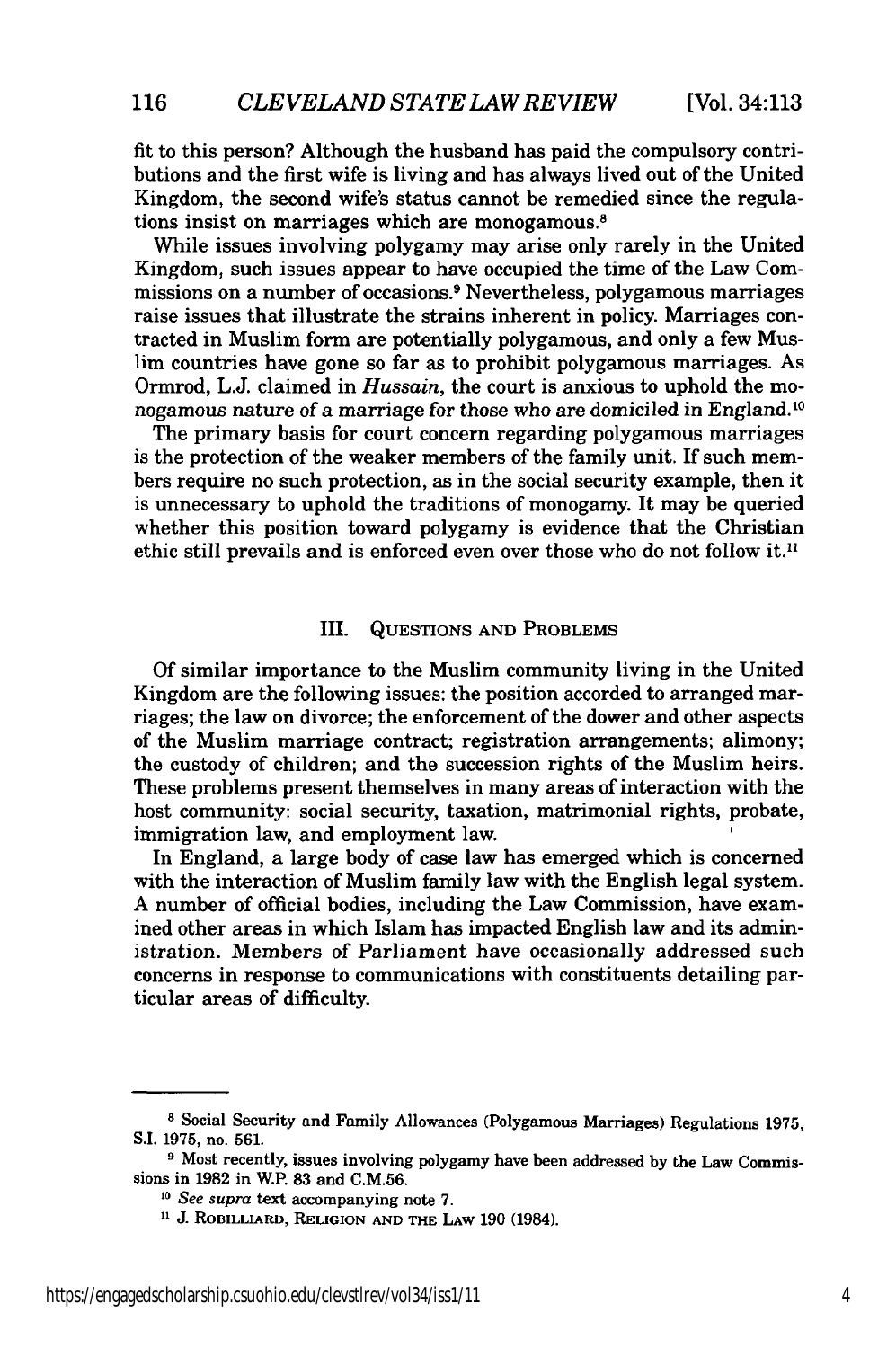#### IV. BARS TO **REMARRIAGE**

For some time, a number of members of Parliament have been collecting evidence of abuse by some Muslim husbands who, after an English divorce, refuse to divorce their wives by talaq. The wives in this position believe that they have not been properly divorced in accordance with their religion, and remarriage within the community is clearly difficult. The wives are vulnerable to blackmail by their husbands. In the debate on this problem in the House of Commons, the Minister of Parliment for one constituency in the North West of England referred to five incidents in his caseload by way of illustration.<sup>12</sup> In one case, the ex-husband demanded £5000 and the return of the wedding jewelry. In a second case, the man agreed to a religious divorce, only if he did not have to pay maintenance and the wedding jewelry was returned.<sup>13</sup> Mr. Leo Abse, a Minister of Parliment, proposed the insertion of a new clause in the Matrimonial and Family Proceedings Bill of 1984 while it was proceeding through the parliamentary stages. The clause read as follows:

Where a petition for divorce has been presented to the court, either party to the marriage may apply to the court at any time before decree absolute opposing the grant of the decree absolute on the ground that there exists a barrier to the religious remarriage of the applicant which is in the power of the other applicant to remove.<sup>14</sup>

A further clause gives the court power to grant a decree absolute when exceptional circumstances make it desirable for the decree to be made without delay.

These clauses were modeled on a New York domestic relations statute that is substantially more forthright in its approach, stating:

Any party to a marriage ... who commences a proceeding to annul the marriage or for a divorce must allege, in his or her verified complaint: (i) that, to the best of his or her knowledge, that, he or she has taken or that he or she will take, prior to the entry of final judgment, all steps solely within his or her power to remove any barrier to the defendant's remarriage following the annulment or divorce .... **<sup>15</sup>**

<sup>12 1314</sup> Hansard 925, **13** June 1984. An elaboration of this issue **by** this author is available in Pearl, *Recognition of the Talaq: A Postscript,* 43 **CAMBIUDGE** L.J. 248 (1984).

**<sup>13</sup>** Similar stories have arisen within the Jewish community where men refuse to go through a religious divorce (the ghett) which is solely within their power, thereby depriving a former wife of the opportunity of remarrying in a traditional synagogue. *See* Brett v. Brett, [1969] 1 All ER. 1007.

**<sup>14</sup>** Matrimonial and Family Proceedings Bill, 1984. The bill is now the Matrimonial and Family Proceedings Act, 1984.

**<sup>15</sup>** N.Y. DOm. REL. LAW § 253 (Consol. 1984).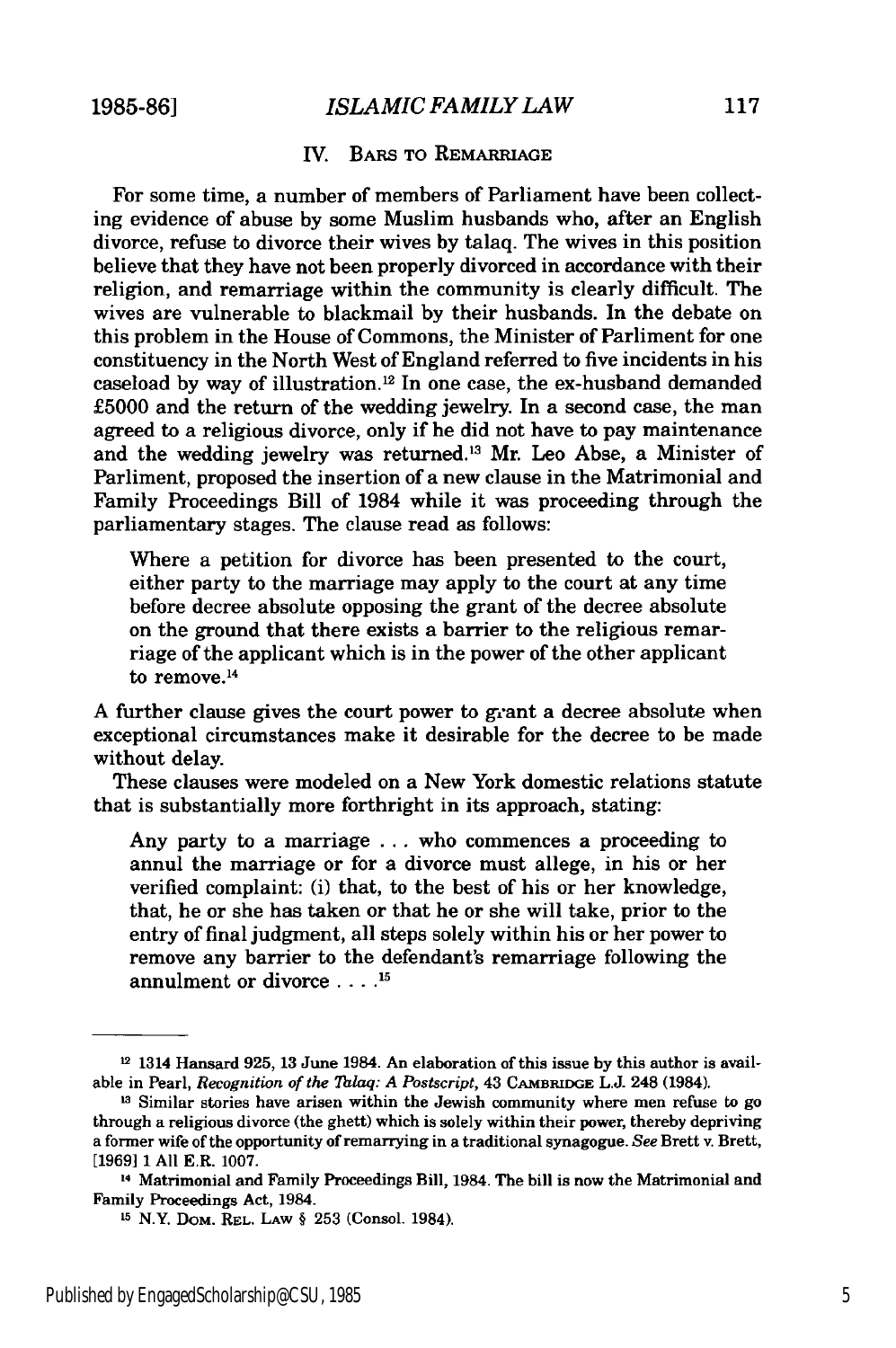In England, the clause was withdrawn upon assurances by the government legal officer that it would consider the matter seriously if it were raised again. At the present time, the government is opposed to such an amendment primarily because of its views that the amendment would be wrong to prevent a marriage from being dissolved by a bar that is based on one rather narrow aspect of conduct, at a time when bars to divorce have been readily abandoned. The policy questions which arise in this context illustrate the balance which must be obtained between accommodating the particular difficulties of the Muslim community within the broader framework of a secular and uniform legal system. Necessarily, the Muslim community leaders have not been particularly forceful in supporting the change suggested by the parliamentarians.<sup>16</sup>

#### V. ARRANGED MARRIAGES

The English legal system is also vexed by the problems associated with arranged marriages, common under Islamic custom. A recent English case, *Hirani v. Hirani,"1* illustrates the issues that may arise. In this case, the judge of the Family Division of the High Court was presented with an undefended petition by the wife for a decree of nullity on the ground that she had entered into the marriage under duress exerted by her parents. The judge dismissed the petition and the wife appealed to the Court of Appeal. The facts of this case state that the wife was nineteen years old and living with her Hindu parents in England when she struck up a relationship with a young Indian Muslim, a Mr. Hussain. When the parents discovered this liaison they made immediate arrangements for her to marry a Mr. Hirani, a Hindu. Neither the woman nor her parents had ever seen this man, however, the parents pressured her to go through with a ceremony of marriage at a register office. The judge recalled the pressure the parents exerted upon their daughter to marry Mr. Hirani:

You want to marry somebody who is strictly against our religion; he is a Muslim, you are a Hindu; you had better marry somebody we want you to, otherwise pack up your belongings and go. If you do not want to marry Mr. Hirani and you want to marry Mr. Hussain, go.<sup>18</sup>

The woman went through a civil marriage ceremony, and subsequently participated in a religious ceremony. 9 After the religious ceremony, she

**<sup>16</sup>** The Board of Deputies of British Jews had lobbied for the introduction of an amendment, slightly narrower in its scope than the clause which was debated.

**<sup>17</sup> (1983), 4** F.L.R. **232** (C.A.).

*Is Id.* at 233.

**<sup>19</sup>** Most Hindu, and indeed Muslim, marriages in England involve the participants in two ceremonies. The first ceremony takes place in civil form in a register office. The second purely religious ceremony takes place in the mosque or temple. By English law, the parties are man and wife after the ceremony in the register office. Invariably they will not com-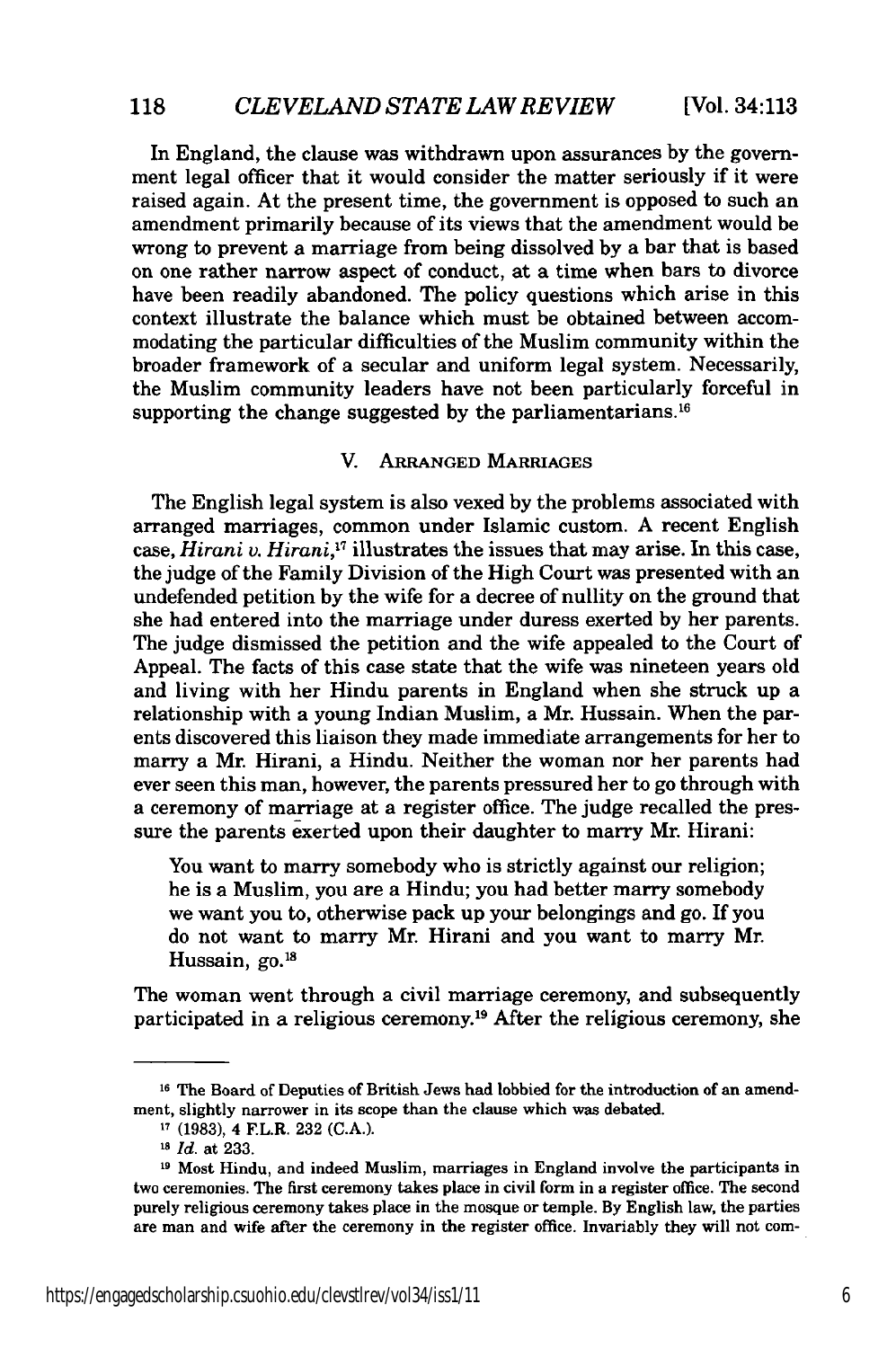**1985-86]**

119

lived with Mr. Hirani for six weeks. She then left him, and went to Mr. Husain's house claiming to never have consummated the marriage with Mr. Hirani. She never went back to her husband's house. The trial judge was not without sympathy for the woman, yet he felt constrained to refuse the decree. He referred to the test which has been adopted in England by the appellate court in *Szechter* **v.** *Szechter:*

[Has] the will of one of the parties thereto been overborne by genuine and reasonably held fear by the threat of immediate danger (for which the party is not himself responsible) to life, limb or liberty, so that the constraint destroys the reality of consent to ordinary wedlock<sup>[?]20</sup>

The trial judge argued that it was essential to find evidence of threats to life, limb, or liberty. He found no such evidence in this case, and he therefore refused the petition. The Court of Appeal in *Hirani* reached a different conclusion, and granted the decree which was asked. In doing so, the court appears to have abandoned the objective standard of fear as the appropriate test and returned to the subjective approach adopted in the cases in the nineteenth century. Ormrod, L.J. stated:

The crucial question in these cases ... is whether the threats, pressure or whatever it is, is such as to destroy the reality of consent and overbears the will of the individual. It seems to me that this case **...** is a classic case of a young girl, wholly dependant on her parents, being forced into a marriage with a man she has never seen in order to prevent her (reasonably from her parent's point of view) continuing in an association with a Muslim

mence living together as man and wife until the second ceremony is performed. This double procedure is necessary because very few mosques or temples are registered for the purposes of the solemnization of marriages under the Marriage Act, 12 **&** 14 Geo. **6** ch. **76,** § 41 (1949). Mosques are normally not registered, in part because of problems relating to the marriage of foreign domiciled Muslims in an actually polygamous ceremony, and also because few mosques comply with the statutory requirement that they must be separate buildings.

**<sup>20</sup>***Hirani* **(1983),** 4 F.L.R. at 234 *citing* Szechter **v.** Szechter, **[1971]** 2 W.L.R. **170, 180.** In an earlier case involving the Sikh community, Singh v. Singh **(1971),** P. **226,** counsel representing the wife had argued unsuccessfully that this test was too narrow. Her counsel had suggested that such a test "would impose artificial limitations in the law of nullity on the principle that the lack of consent makes a marriage void." In Singh v. Singh, the parties had not met before the marriage, and the wife's counsel had attempted to argue that "religious fear vitiated the marriage on the ground of duress." *Id.* at **229.** The wife's counsel said: "It would be unrealistic of the law to say that if she married him when her father pointed a gun behind her back the marriage was void because her will was overborne **by** fear, but if she married him when her father stood behind her without holding a gun the marriage was valid, even though she was only going through the ceremony out of obedience to her father and because of his express wish and she had been brought up in a society where her father's wish had the force of law." *Id.* at **228.** The Court of Appeal rejected this argument: **"A** sense of duty to her parents and the feeling of obligation to adhere to the custom of religion there may be, but of fear not a shred of a suggestion. Reluctance no doubt; but not fear." *Id.* at **233.**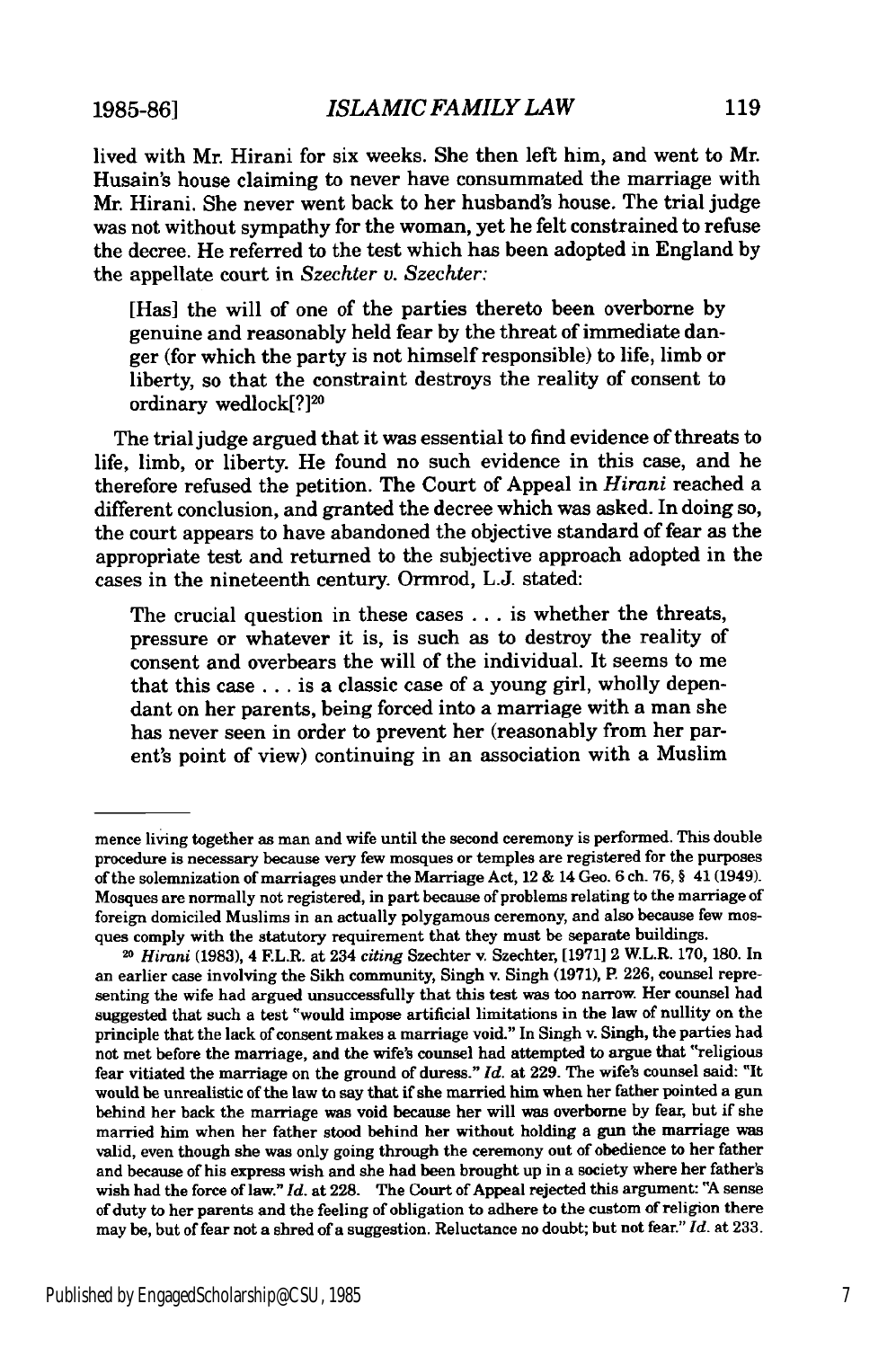which they would regard with abhorence. But it is as clear a case as one could want of the overbearing of the will of the petitioner and thus invalidating or vitiating her consent.<sup>21</sup>

Arranged marriages, as has already been suggested, involve just one admittedly important aspect-the problem of reconciling different cultural values within the framework of a secular and general law. Some would argue that no reason exists that requires the accommodation of these differing patterns and values. David Bradley, a Lecturer in Law at the London School of Economics, has maintained:

The diverse and sometimes conflicting interests involved in the arranged marriage system include those of the second and subsequent generations exposed to two cultures, the immediate family including siblings, the wider kinship network and the ethnic group as a whole. Inevitably these cannot all be accommodated in a family law in which the prevailing ethic is individualism.<sup>22</sup>

Bradley suggests that the onus should be on those "with dual culture affiliations" to determine which system they wish to adopt in relation to marriage.23 This formulation presents some difficulty: Can the parties be allowed to opt for British or American individualism instead of Islamic community mores? If so, what is the position when one person makes such an election and the partner does not do so? In any event, such an election is hardly likely to be freely made in either direction.

Peer pressure can often be very strong among the Asian youth, and may be as strong as the pressure from home. Once an individual has chosen to adhere to a particular marriage system, the courts are reluctant to interfere. It will certainly be difficult, if not impossible, for a man having made a choice to acquiesce in the cultural expectations of the community to later pray for relief in the spirit of individualism so as to obtain a decree of nullity on the grounds of duress.24 One must ask whether this is a matter of cultural insensitivity or simply an acknowledgement that, having elected to fulfil the family expectations, the man cannot ex post facto rely on the differing expectations of the host community.

Thus, it is not a question of the wife in *Hirani* opting for anything. She simply had no choice. If an absence of choice is present, as there is in some cases, then the marriage will be set aside. The question is really not what choice did she make, but rather whether she had a choice or not.

120

**<sup>21</sup>***Hirani* **(1983), 4** F.L.R. at 234. For a comment on this case see *Bradley, supra* note **3.**

<sup>2</sup> Bradley, *supra* note **3,** at 504.

**<sup>23</sup>** *Id.*

<sup>&</sup>lt;sup>24</sup> See the Court of Appeal decision in Singh v. Kaur (1981), 11 Fam. 151, 152(A Sikh case) cited in Bradley, *supra* note 21, at 501.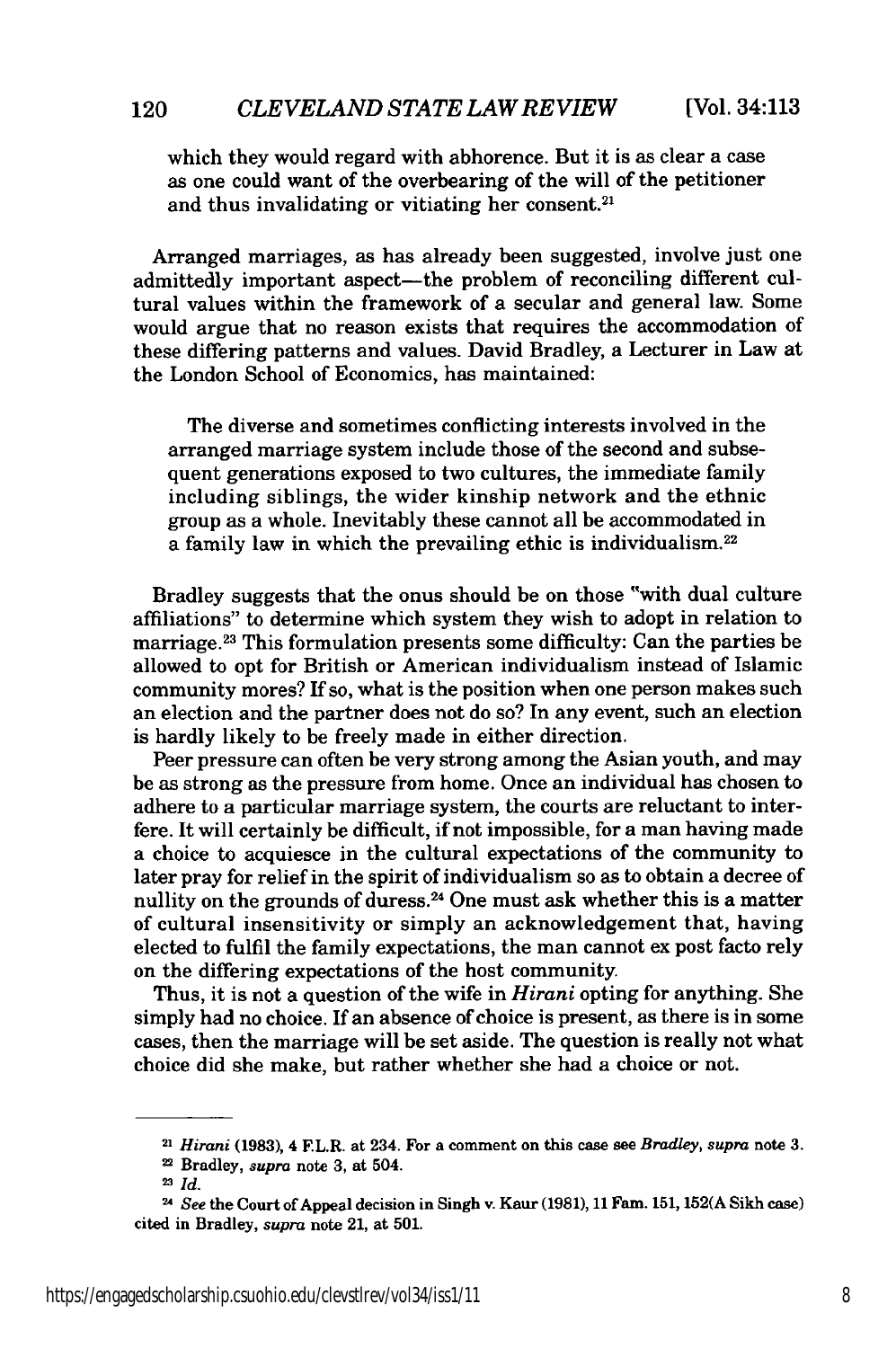Individualism is paramount. 25 Individualism, however, does not exclude individualized expectations, and public policy in England will respect and give effect to arrangements whereby a marriage solemnized in a register office will not be consummated prior to a subsequent religious ceremony. Thus, the party who prevents the second ceremony from taking place will be preventing the marriage from being consummated. That party will not be able to petition for a decree of nullity based on willful refusal to consummate the marriage because the other person has a valid defense. Furthermore, that person himself or herself will be guilty-of willful refusal to consummate the marriage and a successful petition can be brought against him or her. Additionally, English courts have been willing to imply agreements of this nature from the surrounding circumstances of the register office marriage. <sup>26</sup>

#### VI. DIVORCE

The Muslim law of divorce presents most of the problems that have arisen; a brief description of the Muslim law institution of talaq is useful.<sup>27</sup> In the classical form, the talaq is the manner by which a man divorces his wife. It is unilateral and is not subject to inquiry by any outside person or committee. In certain circumstances if pronounced in a triple form, the talaq dissolves the marriage immediately on pronouncement. This form of talaq is often referred to by English judges as a "bare talaq." The talaq of this type is not enjoined in Islam, and is not available to the Shi'i Muslim community. One judge in pre-independence India, referring to the classical form of talaq followed by the majority Sunni community, called such an institution good in law although bad in theology. Restrictions have been placed on the power of the husband in many Muslim countries primarily to provide an opportunity for reconsideration.

In Pakistan and Bangladesh (although not in India), a 1961 ordinance makes it obligatory for the husband to inform both his wife and a local official of the pronouncement of the talaq. This official is placed under certain duties to attempt a reconciliation and the divorce is not effective until ninety days after he has been notified.

The United Kingdom has in recent years reacted to the large number of Muslims living in the country by enacting legislation which purports to lay down certain guidelines for the recognition of divorces of this kind.

<sup>2</sup>*See Khusai ja Bi* (1968)(unreported) discussed in Pearl, *Immigrant Marriages: Some Legal Problems,* 2 **NEW COMMUNrrY** 67, 72 (1972), cited in Bradley, *supra* note 3, at 500 n. 11. In this case, a decree was granted to a Muslim girl who was married by her two brothers who placed an advertisement in the Urdu press in the United Kingdom.

<sup>2</sup> *See* Kaur v. Singh, [1972] All E.R. 292; Singh v. Kaur (1979),7 NEw **COMMUNITY** 275.

**<sup>27</sup>** This discussion is transcribed from a previous article by this writer. *See* Pearl, *supra* note 12.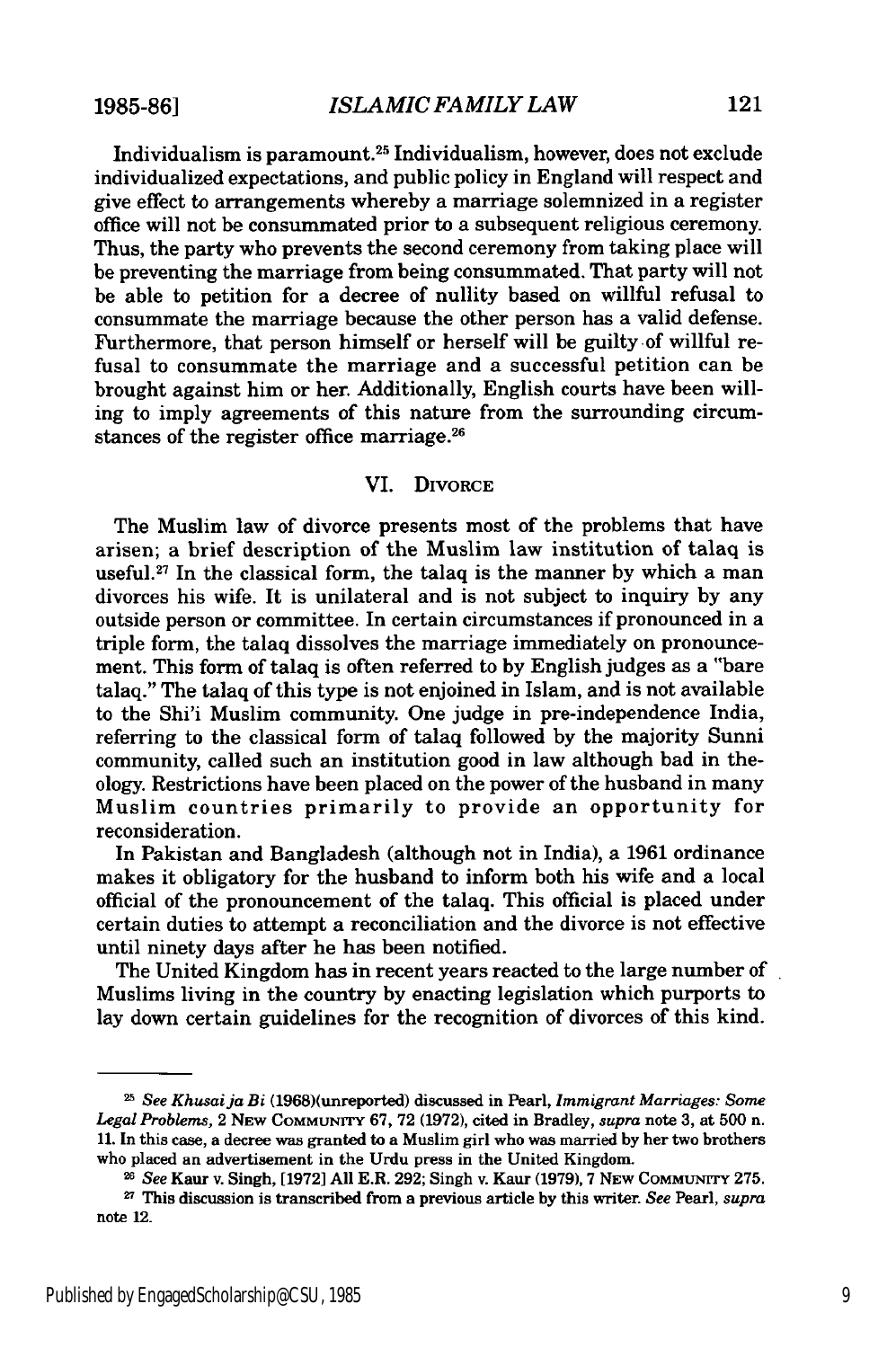The legislation is a little unclear and has been the subject of considerable case law. Of paramount importance is section 8 of the Recognition of Foreign Divorces and Legal Separations Act, 1971 (1971 Act). This law enables a court to withhold recognition of an otherwise effective foreign divorce when its recognition would be manifestly contrary to public policy.

An example of the operation of section 8 of the 1971 Act is the case of *Zaal v.* Zaal.28 The facts in *Zaal* reveal that an English women married her husband, a Dubai national, in 1975 in Dubai under Muslim law. A child was born shortly afterwards. The family lived in Dubai but visited England regularly. In June 1978, while the wife was in England, the husband divorced his wife by talaq in Dubai. The talaq was of the "bare talaq" variety. The wife then petitioned for a divorce in the English courts. In his answer to her divorce petition the husband relied on the talaq divorce and sought a declaration that this talaq be recognized as dissolving the marriage. Bush, J. explained the policy issue before the court:

Here was a young woman who entered into a marriage governed by Islamic religious laws and customs and who clearly knew of the dangers which might arise as a result of the ease with which a talaq could be pronounced. Further, it was her intention to live with her husband for the majority of their time together in a Muslim society.<sup>29</sup>

Notwithstanding this submission on behalf of the husband, the court rejected the argument and exercised its discretion to refuse recognition under section 8 of the 1971 Act.

[I]t would manifestly be contrary to public policy to recognize the divorce. I have come to this conclusion on the restricted ground that what was done, though properly done according to the husband's own customary laws, was done in secrecy so far as the wife was concerned. The first this wife knew of it the deed was done and she was divorced in fact and in law and it was irrevocable and binding according to the law of the husband's state. No opportunity was given to enlist the aid of her's or the husband's relatives in repairing the breach. Common justice requires that some notice other than a casual threat ought to be given for so solemn a proceeding. It is this that in this case offends one's sense of justice and jars upon the conscience **.... 30**

122

**<sup>-</sup>** (1983), 4 F.L.R. 284.

<sup>2</sup> *Id.* at **289.**

**<sup>3</sup>D** *Id.*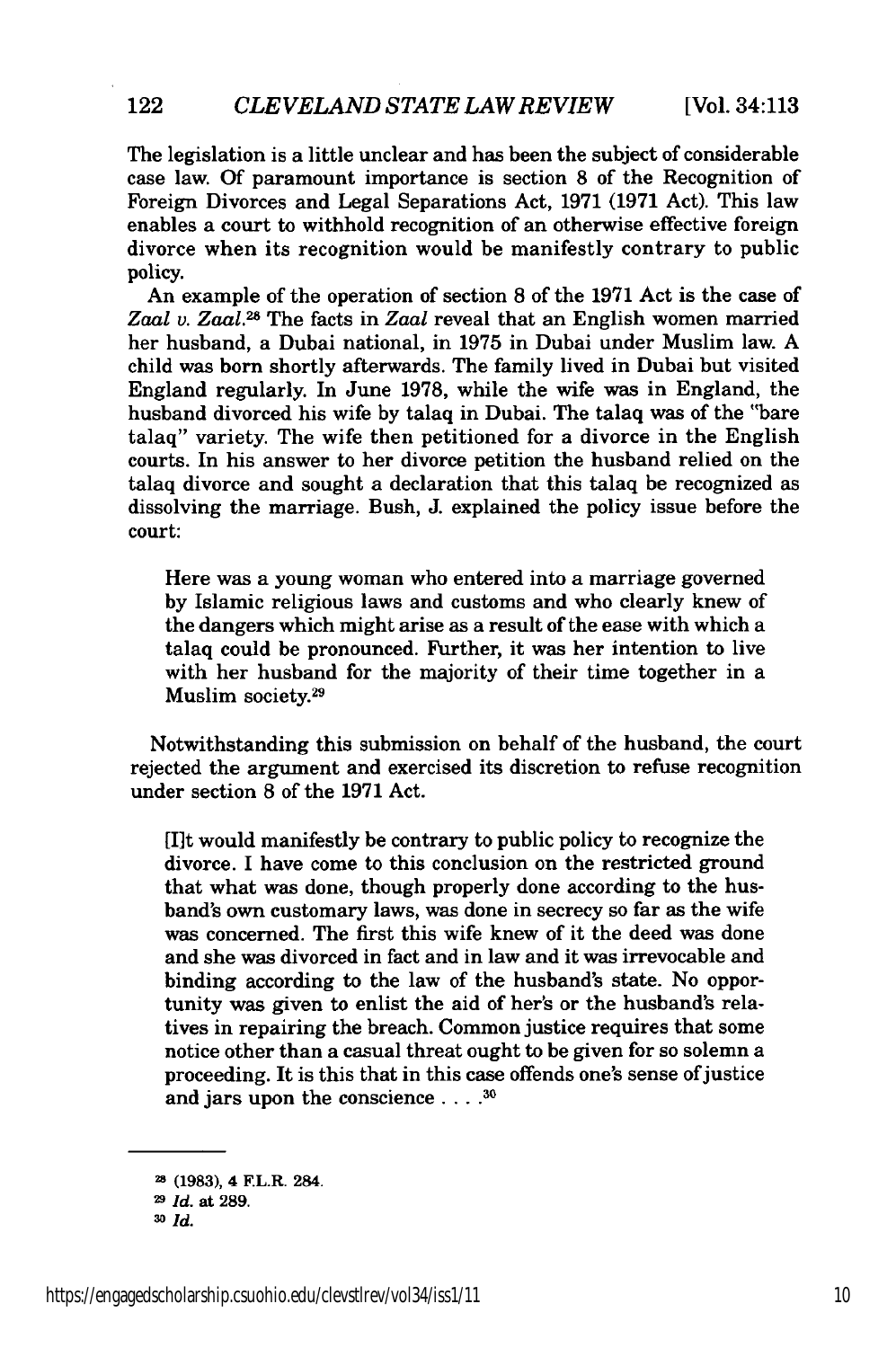**1985-86]**

Courts in England have been wary of exercising their discretion to refuse recognition under section 8 of the Act. Wood, **J.** conveyed this reluctance in his opinion in *Quazi v. Quazi:*

[I]t is important that the courts in this jurisdiction should appreciate that we have living in our community persons who have a religion different from those with which we are familiar and with its particular devout customs, obligations and rights. I see nothing contrary to public policy in the recognition of... the talaq.<sup>31</sup>

In *Zaal,* where the petitioner was English (in contrast to *Quazi* where both parties were Pakistani), it may well have been correct for the judge to refuse recognition on public policy grounds. Bush, J.'s statement, however, is probably expressed too broadly In a different context, Wood, J. has argued consistently that the "bare talaq" (as opposed to, for instance, the Pakistan talaq) should only be recognized in the United Kingdom when it is obtained abroad and is valid by the domiciliary laws of the parties. It should not be recognized simply because it is obtained in the country of nationality or habitual residence of either party.32 This view has now been followed by the Court of Appeal in the case of *Chaudhary v. Chaudhary,33* where Oliver, J. said:

In my judgment it must plainly be contrary to the policy of the law in a case where both parties to a marriage are domiciled in this country to permit one of them, while continuing his English domicile, to avoid the incidents of his domiciliary law and to deprive the other party to the marriage of her rights under that law by the simple process of taking advantage of his financial ability to travel to a country whose laws appear temporarily to be more favourable to him.3

This view proposes that distinctions between different forms of the talaq cannot really be drawn and justified due to the limited nature of reforms, in Pakistan, for instance.

A final matter in connection with the talaq which requires some com-

**<sup>31</sup>** Quazi v. Quazi, [1980] **A.C.** 744, **782.**

**<sup>32</sup>**The Recognition of Foreign Divorces and Legal Separations Act, **1971,** ch. **53, §§** 2 **-**5. The domiciliary connecting factor is retained **by** virtue of the Domicile and Matrimonial Proceedings Act, **1973,** ch. 45, § *6. See* Quazi v. Quazi, **[1979] 3 All E.** R. **897** (at first instance); Sharif **v.** Sharif **(1980), 10** Fam. **216;** Chaudhary v. Chaudhary **(1983), 13** Fain. **177. 3** [1984] **3 All** E.R. **1017.**

*Id.* at **1033.** This statement must now be read in the light of the new provisions in section 12 of the Matrimonial and Family Proceedings Act 1984, which enable the court to grant financial relief (maintenance, lump sum provision, transfer of property orders, etc.) when granting a decree and also when recognizing a foreign decree. On the other hand, if the foreign decree will not be recognized if it is a "bare talaq" (because it is not a 'Judicial or other proceedings" within the meaning of the Act) then distinctions will still have to be **drawn** between the Pakistani talaq and the talaq for instance in Dubai.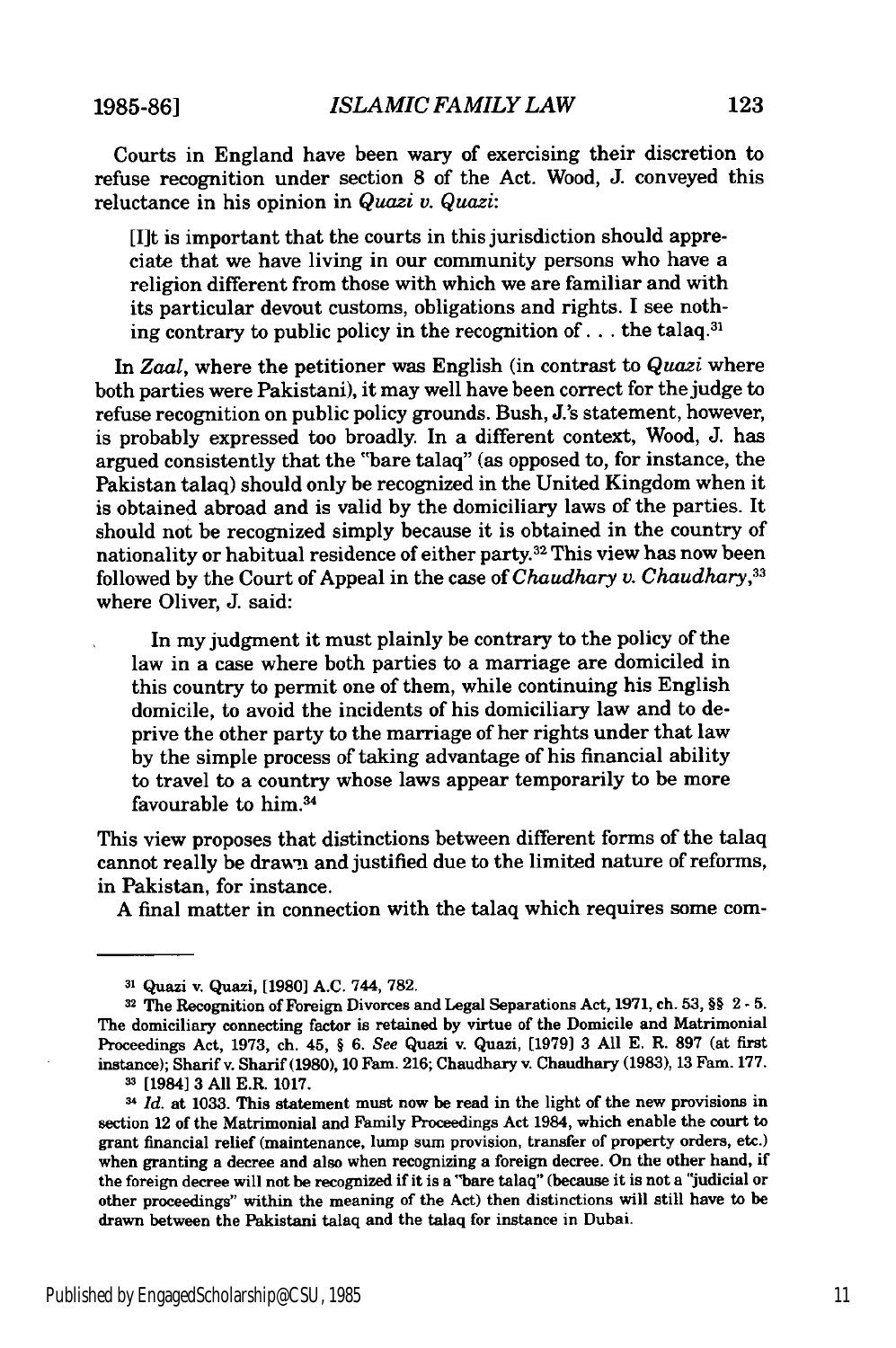124

ment relates to a talaq pronounced in the United Kingdom where statutory provisions prohibit recognition. The Domicile and Matrimonial Proceedings Act, 1973 states: "No proceeding in the United Kingdom... shall be regarded as validly dissolving a marriage unless instituted in the courts of law of one of those countries."35

Notwithstanding the common law rules which have survived in section 6 of the 1971 Act which are based on domicile, section 16(2) requires that a nonjudicial divorce obtained abroad "shall not be regarded as validly dissolving a marriage if both parties to the marriage have throughout the period of one year immediately preceding the institution of the proceeding been habitually resident in the United Kingdom."36 A divorce obtained in the country of habitual residence of either party is recognized as the exception to this provision under sections 2 through 5 of the 1971 Act. Section 16(2) of the Act clarifies a policy position which confines recognition of the talaq to those cases where the nexus of the parties is outside of the United Kingdom.

#### VII. AMERICAN CASES

Similar problems to those arising in the United Kingdom occur from time to time in the United States. In *Shikoh v. Murff*,<sup>37</sup> the Pakistani husband, in an unsuccessful attempt to obtain residence entitlement, purported to divorce his Pakistani wife and marry an American national. The judgment recalls that he visited the spiritual head and national director of the Islamic Mission of America, Inc. for the propagation of Islam in Brooklyn, New York. The husband signed a document which declared that his marriage had been dissolved. The national director of this organization then appended to this document a declaration to the effect that by the authority vested in him in accordance with the laws of Islam and in conformity of the laws of the government of the United States of America, the husband and his wife were hereby divorced. The document was sent to the Consulate General of Pakistan in New York, and a copy was sent to the wife.

In proceedings arising out of the subsequent second marriage of the husband, and the unsuccessful application to adjust his status to that of permanent resident, the New York court refused to recognize the decree. The decision was based to a large extent on New York's state constitution which provides that a divorce shall not be granted "otherwise than by due

**<sup>3</sup>** Domicile and Matrimonial Proceedings Act, 1973, ch. 18, § 11.

**<sup>16</sup>** For further information on this complicated subject, and in particular for a discussion of the so-called transnational talaq, see Pearl, *Recognition of the Talaq; Some Recent Cases,* 43 CAMBRIDGE L. J. 49 (1984); Pearl, *supra* note 12, commenting on R. Secretary of State for the Home Department, ex parte Fatima; R. v. Secretary of State for the Home Department, ex parte Bi [1984] 2 All E.R. 458.

**<sup>37</sup>** 257 **F2d** 306 **(2d** Cir. **1958).**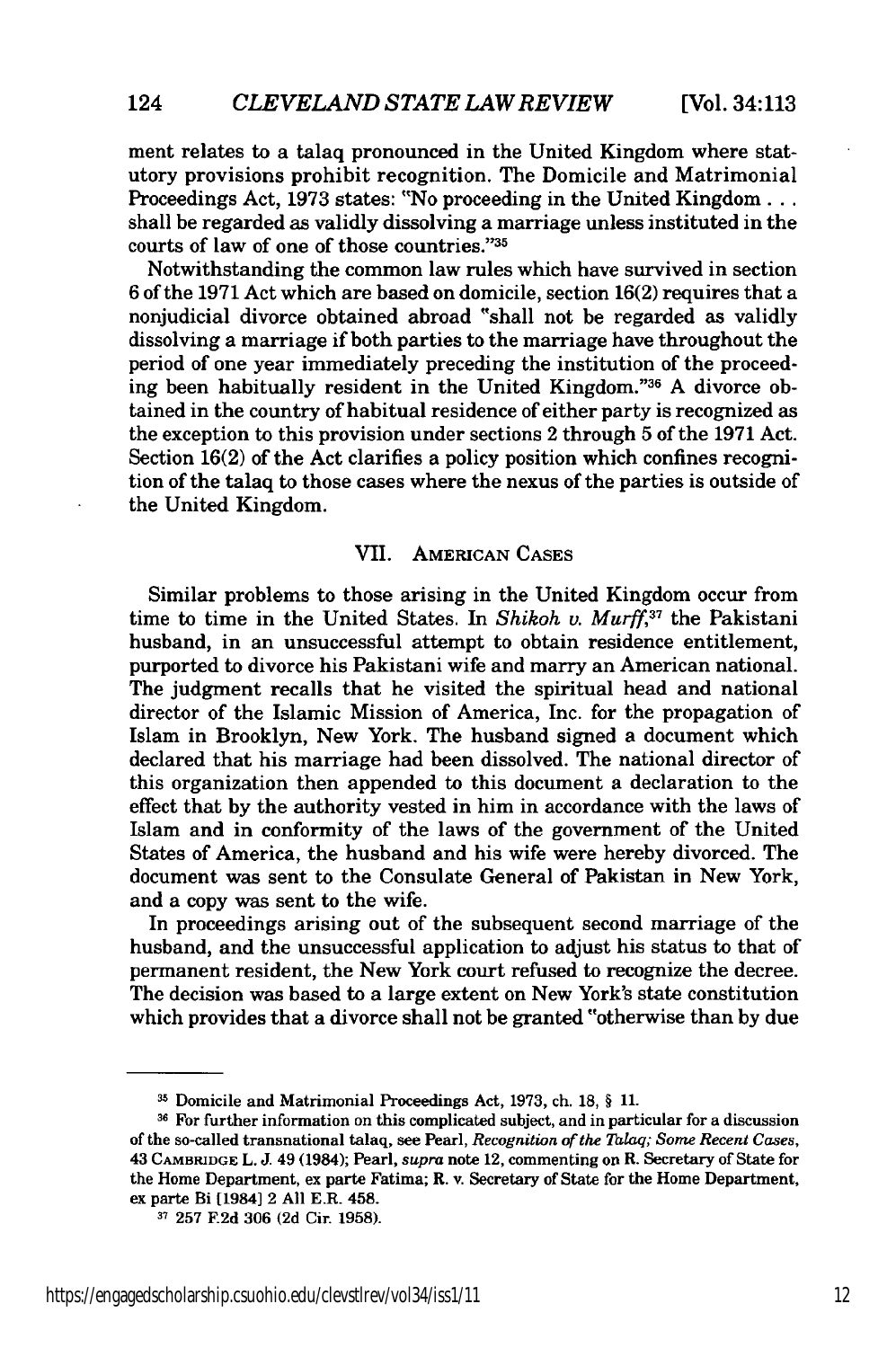judicial proceedings."38 The court undoubtedly believed that the actions of the husband before the national director of the Islamic Mission failed to constitute judicial proceedings. The divorce was rendered invalid.

A more recent case which dealt with a Pakistani divorce subsequent to the amendments introduced by the Muslim Family Laws Ordinance, 1961 is *Chaudry* **v.** *Chaudry"* heard before the Superior Court of New Jersey (Appellate Division) in 1978. Both parties in this case were Muslim citizens of Pakistan. The husband pronounced the talaq in New Jersey and filed the talaq with his consulate in New York. The consul informed the wife and forwarded a notice of the talaq to a district judge in Karachi. At this time, the official had the powers to summon an arbitration council under the provisions of the 1961 Ordinance to attempt reconciliation. The wife challenged the validity of the talaq in the Pakistani courts by way of a constitutional petition. The challenge was heard by two high court judges in Karachi and was dismissed.<sup>40</sup> Given those circumstances, the New Jersey court stated that the "principles of comity require that the divorce be recognized here. '41 The trial judge had relied on *Shikoh v. Murff;* the appellate court felt that this reliance was misplaced and proceeded to distinguish *Shikoh:*

Unlike the facts in that case, here there was more than the mere declaration of divorce- talaq-before the Pakistan consulate in New York City. The divorce was actually confirmed by a court in Pakistan after being contested by the wife **....** Under these circumstances, principles of comity require that the divorce be recognized here.<sup>42</sup>

The public policy of the state was not offended: the court emphasized that "predictability and stability in status relationships" was of fundamental importance. 43 An analysis of these two cases serves to emphasize that the talaq is not contrary to public policy. United Kingdom legislation follows a similar pattern. Indeed, policy requirements which support the recognition of the talaq include comity, stability, and predictability. However, the "bare talaq" is likely to be refused recognition unless there is a clear nexus between the parties concerned and the country where the talaq is pronounced. A "bare talaq" pronounced in the United States or in the United Kingdom is unlikely to be afforded recognition, primarily because of the absence of this nexus.

**<sup>3</sup>**N.Y. CONST. art. I., § 9.

**<sup>39</sup>** 159 N.J. Super. 566, 388 A.2d 1000 (1978).

<sup>40</sup> Reported in 1976 PLD Karachi 416 as Mrs. Parveen Chaudry v. Vith Senior Civil Judge, Karachi. *See Chaudry,* 159 N.J. Super. at 575, 388 A.2d at 1004-05.

<sup>41</sup>*Chaudry,* 159 N.J. Super. at 576, 388 A.2d at 1005.

**<sup>42</sup>***Id.*

**<sup>43</sup>** *Id.*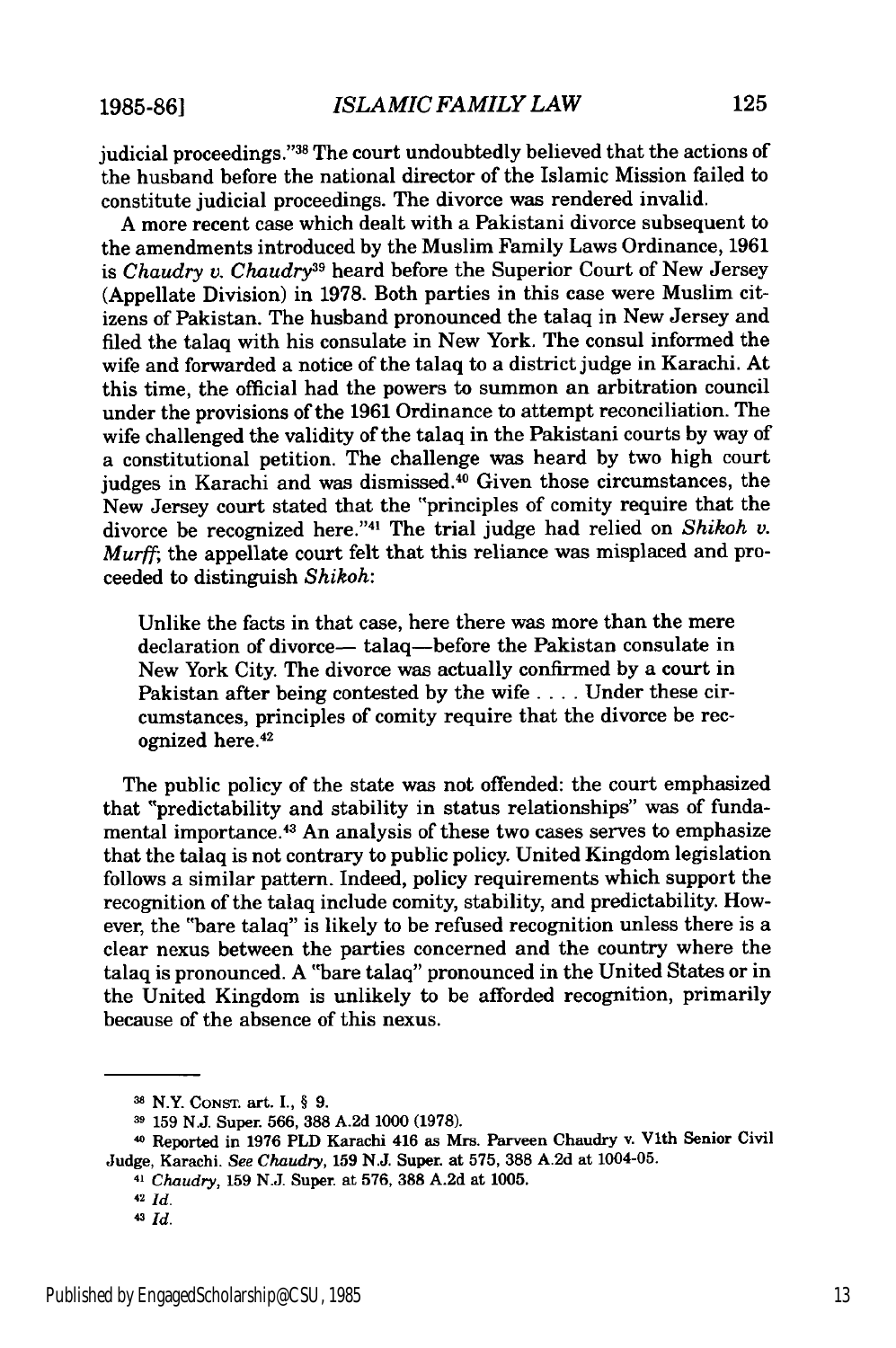#### VIII. CONCLUSIONS

The judicial response to identified tensions resulting from cultural differences between Islamic and Anglo-American family law policies have been examined herein. Undoubtedly, in the United Kingdom considerable thought has been given by Muslim community leaders to the possibility of pressing for the introduction of the Shari'a law for Muslim observants. So far, such pressures have been resisted. Nevertheless, some bodies, i.e., the Churches' Committee on Migrant Workers in Europe (CCMWE)(Working Group on Islam), have been seriously examining the proposal in the context of a European initiative. Such proposals are based very largely on pluralism in cultural identity and the feeling that this phenomenon should be reflected in the legal system, especially in matters relating to the family laws.

In an unpublished 1984 work, the Working Group on Islam of the CCMWE refers to a number of strategems. One consideration suggested is the development of Shari'a courts. In the United Kingdom, precedents amongst the Jewish and the Catholic communities exist. Such religious courts could pass judgments in the family law area through which the contractual aspect of the submission to the jurisdiction would be binding on the parties. It would not release the parties from the obligation of obtaining the necessary secular change of status from the secular court. There would be circumstances when the Shari'a court decision would play no part in a secular decision: no custody court making a decision in the best interests of the child would follow a Shari'a court decision to award custody to the father in accordance with Islamic law precedent; no secular court deciding on alimony would pay any regard to a Shari'a court determination that alimony ends within a short time after the divorce has become irrevocable. Inheritance also would cause problems, and the secular probate court would pay regard to the domiciliary law rather than to the religious law. Thus, an intestate deceased's estate would be distributed according to the domiciliary law (as regards the movables) and the situs (as regards the immovables), regardless of the Muslim law; no adjudication from a Muslim judge could really change this position.

This Article has addressed a number of matters in which a conflict is present between the particular rule of Islamic law and the uniform law. In the final analysis, the courts from time to time have not been particularly sensitive to the needs and aspirations of the ethnic community. Nonetheless, public policy tends to operate from a "bottom line" perspective that can best be described as "offensive to the conscience."<sup>44</sup>

Case law appears to suggest that the conscience is more offended when the parties are domiciled within the United Kingdom (or perhaps also

<sup>44</sup> *Compare* Cheni v. Cheni, **[1965]** P. 85 *with* Viswalingham v. Viswalingham, **(1979),** 1 F.L.R. 15.